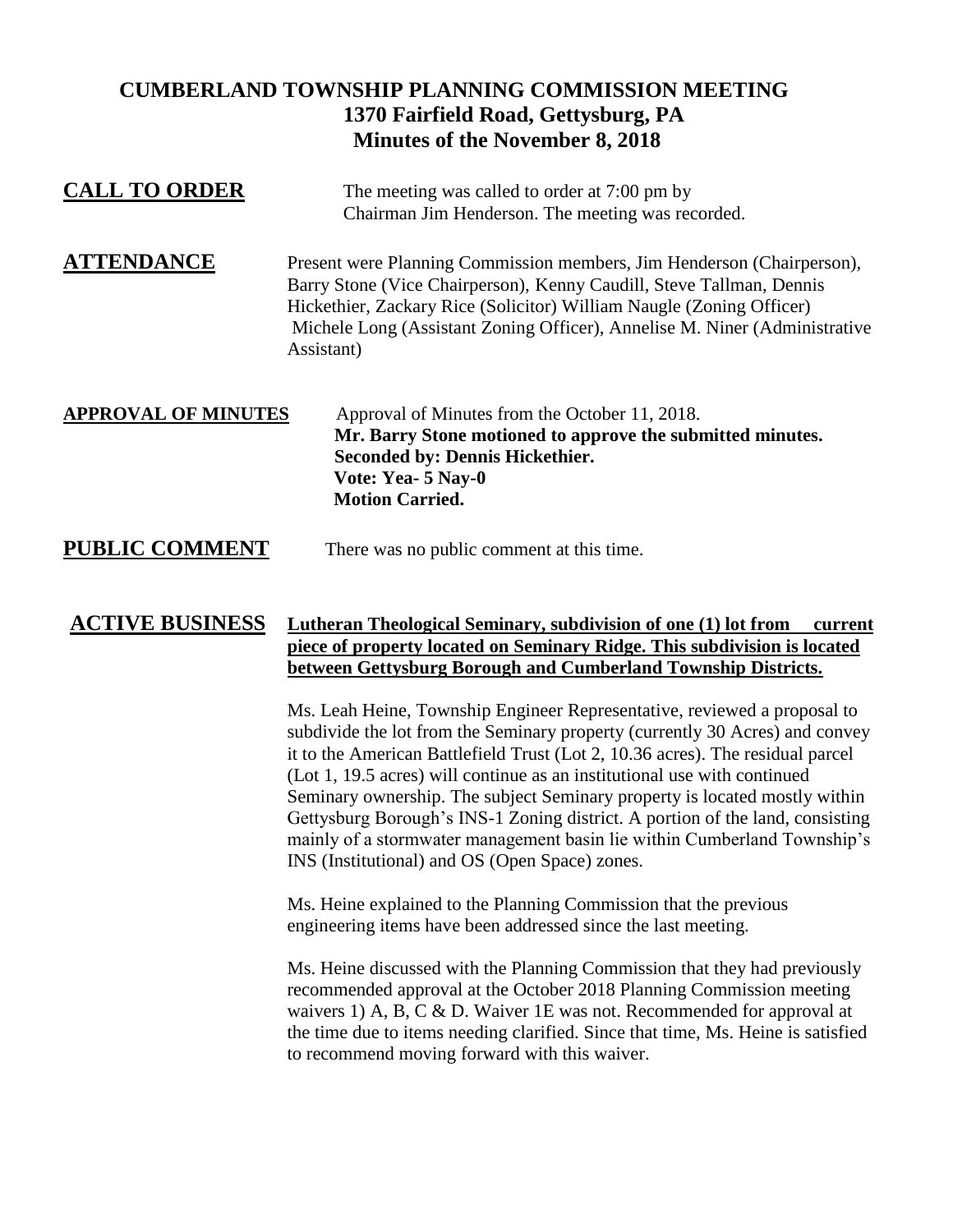Mr. Tallman discussed with the Planning Commission along with Ms. Heine that the wording for 1E, should be re-worded to add the following "those areas outside the project area."

**Motion: Mr. Steve Tallman motioned to recommend all 5 waivers. Mr. Kenny Caudill seconded the motion. Vote: Yea-5, Na- 0**

Ms. Heine went on to discuss the remaining subdivision comments that were still on-going.

- 2) Sewage Planning (non-building waiver) should be addressed. *Ms. Heine informed the Planning Commission that this is still in progress.*
- 3) Review and approval of the plan by Gettysburg Borough is required. *Ms. Heine has informed the Planning Commission that this has been reviewed once by Gettysburg. Was resubmitted, awaiting comments back from them.*
- 4) New Tract / Lot Consolidation Deeds should be provided. *Ms. Heine explained that this is still in progress as well.*
- 5) It should be clarified who will maintain the walking trail. It does not appear to be contained within an easement and is located entirely on Lot 2 which will be the responsibility of the American Battlefield Trust.
- 6) It will need to be determined who will be responsible for the continued operation and maintenance of the existing stormwater basin and structures located on Lot 2 within Cumberland Township. As proposed we would understand that operation and maintenance would now be the responsibility the American Battlefield Trust following property transfer. The Township should consider if an updated Stormwater Operations and Maintenance (O&M) Agreement will need to be executed and recorded with the plan.

*Ms. Heine discussed the Walking Trail and the O&M agreement. Waiting to see if the Seminary will maintain the walking trail, if so, an easement would need to be shown. As well as some type of agreement for this. If the Trust is going to maintain the walking trail, then no easement would be required.* 

*Mr. Garis (Beyond All Boundaries) explained to the Planning Commission that both items 5 and 6 are very important and need to be addressed, they are currently working on addressing the O&M agreement.*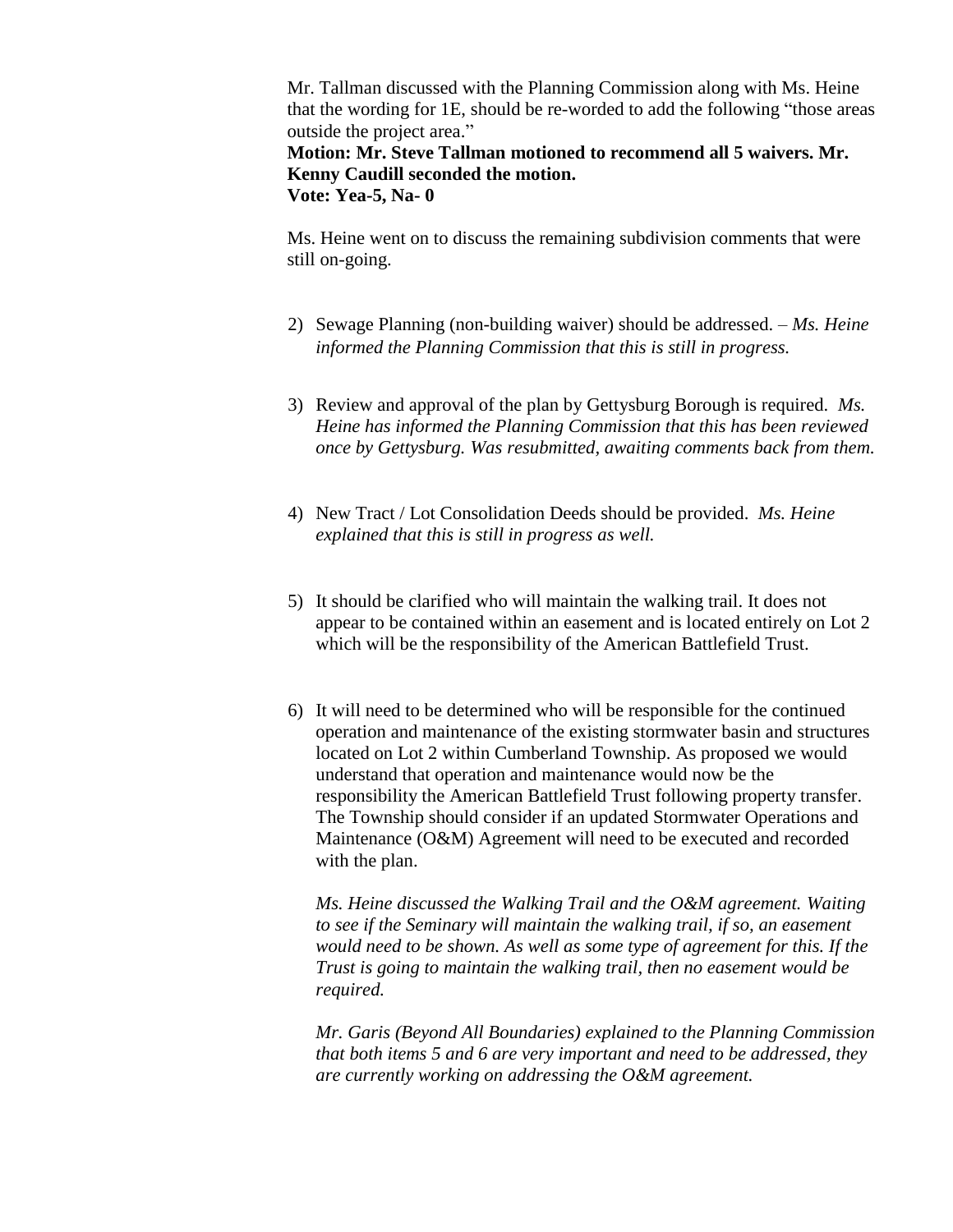*Mr. Cole (Representative of The Seminary) discussed the maintenance of the walking trail and stormwater basin. As of right now they will maintain the O&M agreement. The Seminary and Trust are working with the attorneys on the agreement.* 

*Mr. Tallman discussed with the Board his concern that the Gettysburg Borough Comments had not come back, if they motion to move forward how would that motion be affected by the comments as well as Gettysburg's comments. Mr. Zackery Rice (Township Solicitor) and Ms. Heine, both felt the Planning Commission could place conditions on the motion with regards to the comments from Gettysburg Borough and the solicitors.*

**Motion: Mr. Steve Tallman motion to approve pending Gettysburg Borough comments and recommendations, Engineer's comments and the Solicitor's comments. Seconded by: Kenny Caudill Vote: 5 Yay 0 Nay**

## **NEW BUSINESS Gettysburg Landscape Supply- A minor land development plan for a landscape yard located on Emmitsburg Road.**

Mr. Kenny Caudill recused himself from the Commission.

Ms. Leah Heine, Township Engineer Representative, presented the proposed improvements to an existing 9.7-acre lot located on the west side of Emmitsburg Road. The lot contains a previously constructed boulevard entrance, unoccupied home, pole building, wet basin and underground stormwater storage area.

The zoning of the proposed landscape yard is MX District. The proposed plan proposes to construct a 140'x130' gravel area, three (3) gravel pads for storage of landscaping materials and one 12'x24' office building.

Ms. Heine reviewed the Zoning Ordinance Comments with the commission.

1) It appears that buffering would be required along property lines bordering the A/R and Open Space Zones and along Emmitsburg Road. *Ms. Heine discussed with the Planning Commission in regards to the buffering along the property. In regards to #1, it was asked that the Zoning Officer go to the property to assess the current buffering to see if what is there is adequate.* 

*Mr. Caudill discussed with the commission that the issue with adding additional canopy type trees to the buffer in the front of the property would be that foliage would get into the product he is selling. He also indicated that the houses across the street from his property also have large canopy trees in their front yard. Mr. Caudill's concern is that the foliage from the additional required trees on his property would then end*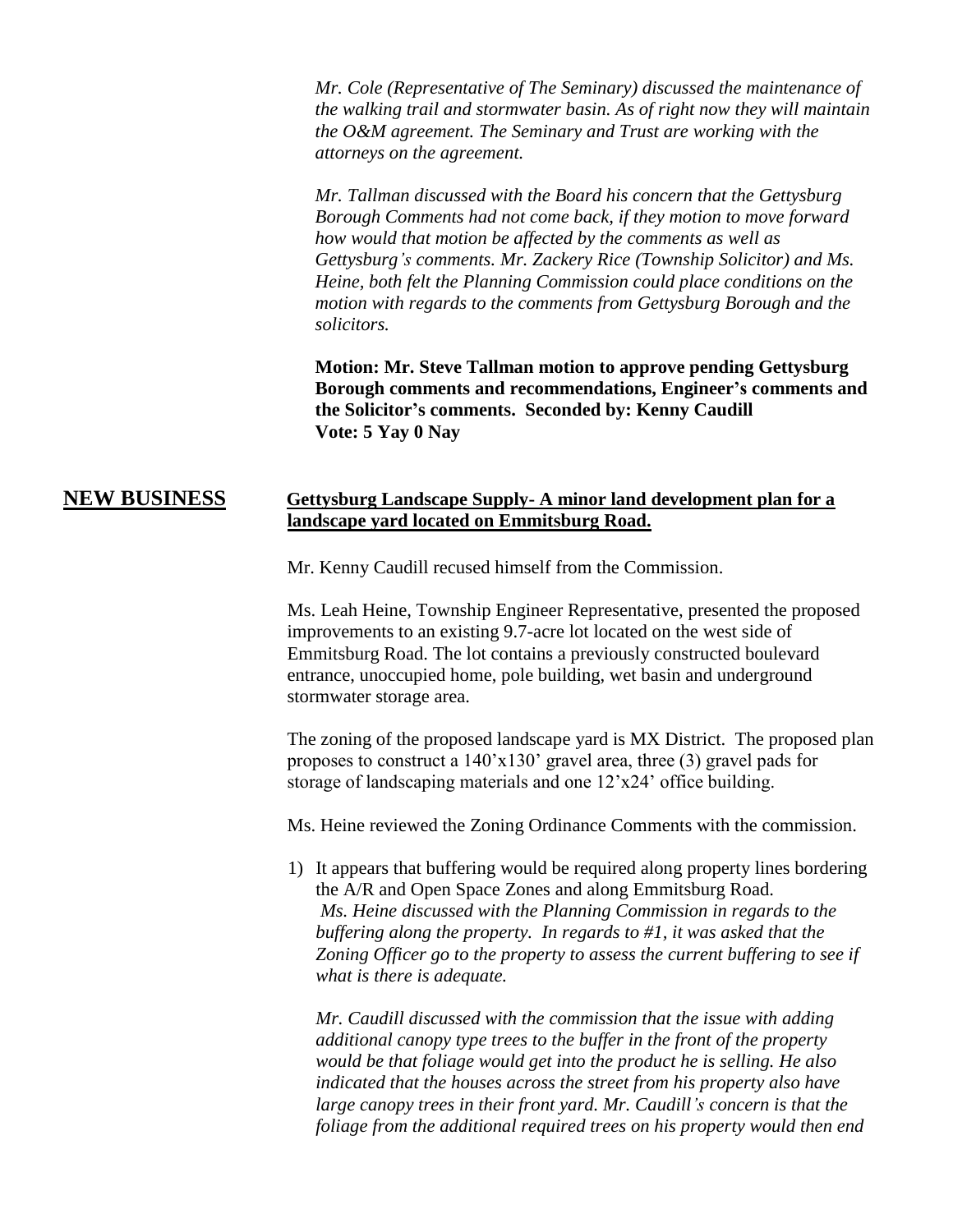*up in their yard causing an unwanted burden on them. He is asking that additional buffering not be required.* 

- 2) The street setbacks listed in the site data table do not match those shown in plan view (plan view is correct). *Ms. Heine explained that what is being shown in Plan View is correct and Site Data Table needs to match.*
- 3) Adams County Planning comments should be considered. *Ms. Heine asked if the comments had been received. Ms. Michele Long said the comments had not come as of yet. The Planning Commission asked that as soon as they come in to please have them forwarded to them.*
- 4) Approved plans/mylars shall be signed and sealed by the design engineer and certification signed by the record owner and equitable owner prior to plan recording. (304.2.A.3&16) *Ms. Heine indicated this is standard.*
- 5) We recommend the plan is labeled as a Final Plan and that a waiver request is made from the requirement to submit a Preliminary Plan. *Ms. Heine asked to have it labeled on the plan, to make the waiver request.*
- 6) The location of the survey benchmark should be noted. *Mr. Bob Sharrah indicated it will be added to the plans.*
- 7) It should be clarified if the well and septic are proposed to remain. If so, the location of the septic drainfield should be shown. *Ms. Heine requested that the drainfield should be added to the plans.*
- 8) A copy of the wetland report should be provided. *Ms. Heine asked to have any paper work in regards to the report be provided.*
- 9) The "Secure of Title" block, listed deed book and page numbers given in the plan view should be clarified. *Ms. Heine asked to double check this please.*
- 10) Review from the Adams County Conservation District is required. In reference to E&S items, please provide the total limit of disturbance area and include E&S controls below the proposed basin berm work. *Ms. Heine was not sure if this had been complete at this time. There is an email from Mr. Russell Ryan, Adams County Conservation District, in regards to the E&S items with his comments. A copy of this email is in the packets.*
- 11) An existing swale and associated pipe are located along and under the existing paved driveway. These items and any subsequent revised entrance grading should be shown. Additional filter sock in this area may be necessary. *Ms. Heine asked to have this shown and some grading may need to be changed.*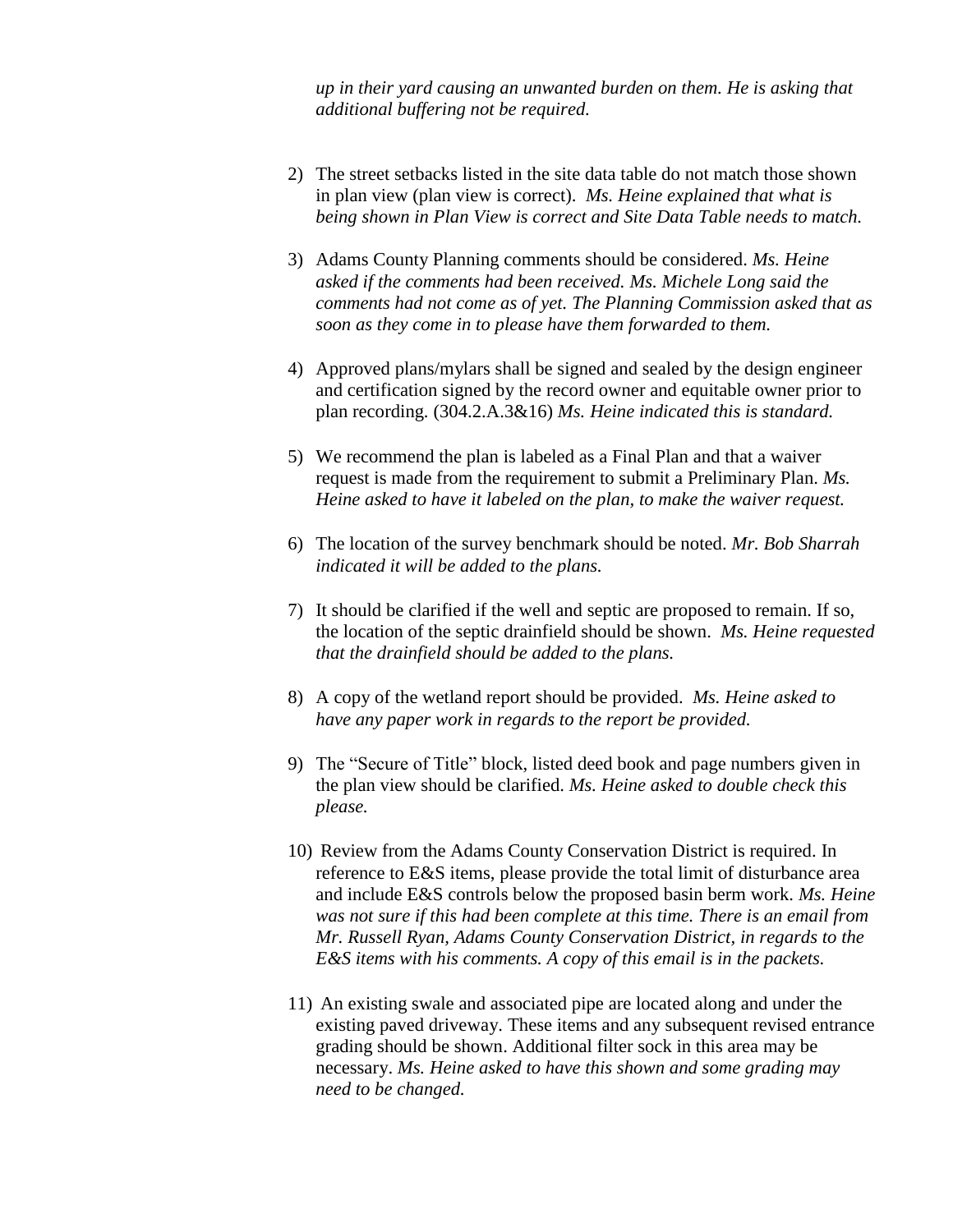- 12) The owners should give strong consideration to a right -of way through the property to provide access to the rear ad joiner. *Mr. Caudill indicated that they were in the process of working on an agreement.*
- 13) We recommend that wetland areas closest to the proposed improvements be marked in the field with fencing prior to construction. *Mr. Caudill indicated areas are currently flagged off.*
- 14) The Township should be provided with a copy of the PennDOT driveway permit. *Ms. Heine asked Ms. Long to please provide a copy of the permit.*
- 15) Due to the amount of proposed new impervious areas (22,412 SF) the stormwater management, Simplified Approach, cannot be used. Please show that the modified basin, in addition to meeting volume requirements, will not exceed pre-development release rates. Existing pond riser/outlet pipe and infiltration bed outlet pipes should be shown. *Ms. Heine indicated that the routing of the basin may be needed.*
- 16) Pending review of a revised plan, bonding of related improvements may be required. *Ms. Heine was not sure what changes needed to be done.*
- 17) A stormwater Operations and Maintenance Agreement will need to be executed and recorded with the plan.

**1 st Motion: Mr. Barry Stone motioned to recommend the plan to be labeled as a Final Plan and that a waiver request is made from the requirement to submit a Preliminary Plan. Seconded by: Dennis Hickethier.** 

**Vote: 5 Yay- 0 Nay** 

**2 nd Motion: Mr. Dennis Hickethier motioned to recommend approval pending, based upon the County comments along with the engineering are not restricted or would prohibit the Supervisors from taking action. Seconded by Steve Tallman Vote: 5 Yay- 0 Nay**

**Economic Development Municipal Outreach: Review questions submitted at the October 23 Board Meeting regarding Economic Development Municipal Outreach packet submitted by Adams County Planning Office;**

- **1)** What types of developments, if any, do you want to support**?** *Services such as a hardware store, lawn mowing or something in that scope.*
- 2) What types of industries, if any do you want to support? *Low impact industries. Such as the Tec. Industries, Ad. Industries*